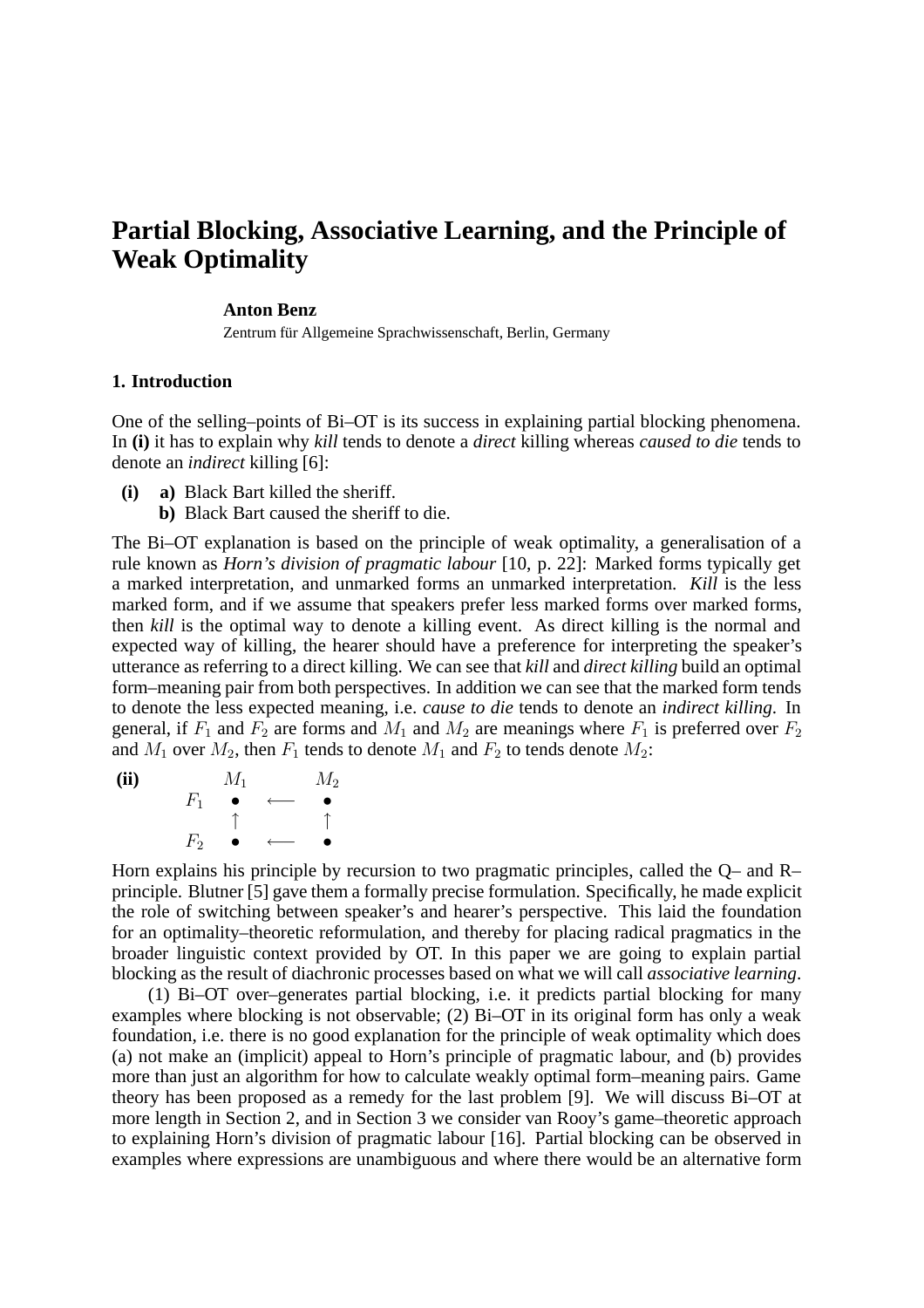for denoting the more marked meaning. We will see that these assumptions about language make van Rooy's model inapplicable.

Originally, Blutner understood his theory from a diachronic perspective‡. We take this idea more seriously. We claim that partial blocking can be explained as an effect of *associative learning* plus speaker's preferences on forms. It emerges as a result of a diachronic process. We explain Example **(i)** by postulating the following five stages: (1) In the initial stage all killing events are direct killing events. The speaker will always use *kill* to denote these events. (2) Interpreters will learn that *kill* is always connected with direct killing. They *associate kill* with direct killing. (3) The speaker will learn that hearers associate *kill* with direct killing. (4) If then an exceptional event occurs where the killing is an indirect killing, the speaker has to avoid misleading associations, and use a different form. In this case it is the more complex form *cause to die*. (5) The hearer will then learn that *cause to die* is always connected to an untypical killing. By *associative learning* we mean the learning process in (2), (3), and (5). We postulate the following principle related to the hearer:

In every actual instance where the form  $F$  is used for classifying events or objects it turns out that the classified event or object is at least of type **t**, then the hearer learns to associate F with **t**, i.e. he learns to interpret F as **t**.

A similar principle is assumed for the speaker to explain step (3). Given a set of semantically synonymous expressions, how can associative learning and speaker's preferences lead to a change in interpretation? In Section 4 we work out a formal model which describes diachronic processes related to associative learning.

#### **2. Bi–OT and Weak Optimality**

According to OT, producer and interpreter of language use a number of constraints which govern their choice of forms and meanings. These constraints may get conflict with each other. OT proposes a mechanism for how these conflicts are resolved. It assumes that the constraints are ranked in a linear order. If they get into conflict, then the higher-ranked constraints win over the lower–ranked ones. This defines preferences on forms and meanings.

Optimality theory has divided into many sub–theories and variations. Beaver and Lee [2] provide for a useful overview of versions of optimality–theoretic semantics. They discuss seven different approaches. In particular they compare them according to whether they can explain partial blocking. It turns out that the only approach which can fully justify Horn's division of pragmatic labour is Blutner's Bi–OT [2, Sec. 7 and 5].

What are the structures underlying  $Bi-OT$ ? In bidirectional OT it is common to assume that there is a set  $\mathcal F$  of *forms* and a set  $\mathcal M$  of *meanings* [6]. A set Gen, the so–called *generator*, tells us which form–meaning pairs are grammatical. The grammar may leave the form– meaning relation highly underspecified. In a graphical representation like **(ii)** a grammatical form–meaning pair  $\langle F, M \rangle$  is represented by a bullet at the point where the row for F and the column for M intersect. Underspecification means that a row corresponding to a form  $F$  may contain several bullets. The speaker has to choose for his utterance a form which subsequently must be interpreted by the hearer. It is further assumed that the speaker has some ranking on his set of forms, and the hearer on the set of meanings. Blutner [6] introduced the idea that the speaker and interpreter coordinate on form–meaning pairs which are most preferred from both perspectives. The speaker has to choose for a given meaning  $M_0$  a form  $F_0$  which is optimal according to his ranking of forms. Then the interpreter has to choose for  $F_0$  a meaning  $M_1$ which is optimal according to his ranking of meanings. Then again the speaker looks for the

‡ Personal communication.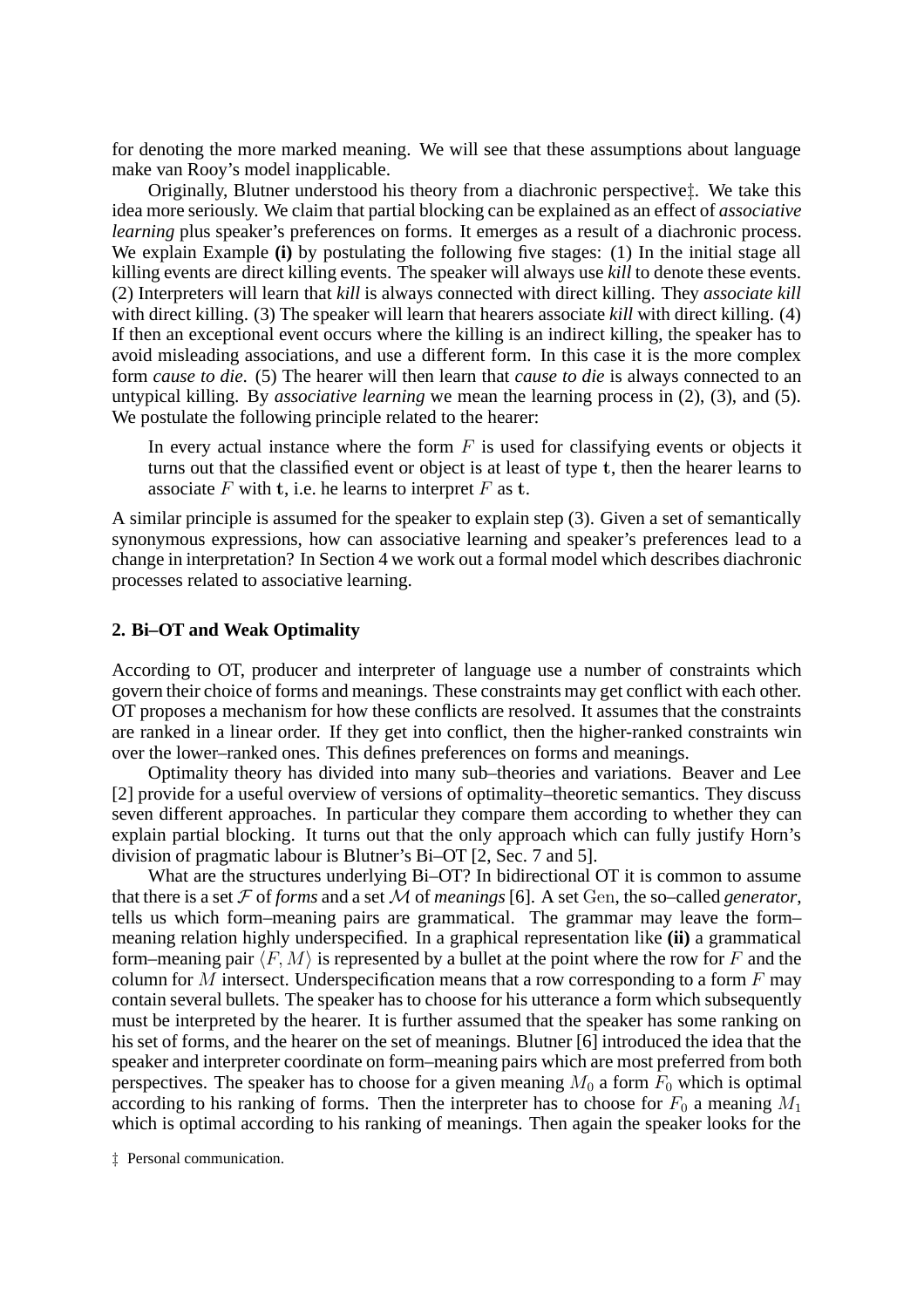most preferred form  $F_1$  for  $M_1$ . A form–meaning pair is optimal if ultimately speaker and hearer choose the same forms and meanings. If  $\langle F, M \rangle$  is optimal in this technical sense, then the choice of  $F$  is the optimal way to express  $M$  so that both speaker's and interpreter's preferences are matched.

It is easy to see that the procedure for finding an optimal form–meaning pair stops for a pair  $\langle F, M \rangle$  exactly if there are no pairs  $\langle F', M \rangle$  and  $\langle F, M' \rangle$  such that the speaker prefers F' over F given M and the hearer prefers M' over M given F. In the graph (ii)  $\langle F_1, M_1 \rangle$ is optimal because there are no arrows leading from  $\langle F_1, M_1 \rangle$  to other form–meaning pairs. *Weak optimality* is a weakening of the notion of optimality. In (ii) we find that  $F_2$  should go together with  $M_2$ . For  $\langle F_1, M_2 \rangle$  and  $\langle F_2, M_1 \rangle$  there is either a row or a column which contains it together with the optimal form–meaning pair  $\langle F_1, M_1 \rangle$ . For  $\langle F_2, M_2 \rangle$  neither its row nor its column contains the optimal  $\langle F_1, M_1 \rangle$ . If we remove the row and the column which contain  $\langle F_1, M_1 \rangle$ , then  $\langle F_2, M_2 \rangle$  is optimal in the remaining graph. This can be generalised: If we remove from a given graph all rows and columns which contain an optimal form–meaning pair, then the optimal form–meaning pairs in the remaining graph are called *weakly optimal*. We can iterate this process until no more form–meaning pairs, and hence no graph, remains§.

*The Problem of Over–Generation* Bi–OT can successfully explain examples like **(i)** but if we apply it naively, then there are many examples where it over–predicts partial blocking. We first look at examples with anaphora resolution where it is semantically not clear who of the antecedents is male or female but where one of the alternatives is highly preferred. We don't get a marked interpretation for a marked expression $\|$ :

- **(iii) a)** The doctor kissed the nurse. She is really beautiful.
	- **b)** The doctor kissed the nurse. The woman is really beautiful.
	- **c)** The doctor kissed the nurse. Marion is really beautiful.
	- **d)** (?)The doctor kissed the nurse. SHE is really beautiful.

If the hearer has no special knowledge about the doctor and the nurse, he will interpret the second sentence as meaning *the nurse is really beautiful*. If we assume further that a pronoun is more economic than a proper name, and a proper name more economic than a definite description, then the speaker should continue his first sentence with *She is really beautiful*. The uses of *Marion* and *the woman* are less preferred, hence they should go together with a marked interpretation. If we apply the principle of weak optimality straightforwardly, then it predicts a tendency of e.g. *Marion*, or *the woman*, to indicate that the doctor is a woman. But for all three examples we get the same reference. If we stress the pronoun, then the sentence becomes ungrammatical rather than getting a marked reading.

Examples **(iii)** and **(iv)** are cases where underspecification is crucially involved. The next two examples represent cases without underspecification:

<sup>§</sup> The principle of weak optimality is due to Blutner, see [5, 6]. He calls *superoptimality* what was later called weak optimality. The process for finding weakly optimal form meaning pairs is due to G. Jäger, see [7, 11]. [9] was a first attempt to bring weak optimality together with the notion of *nash equilibria*.

Examples of this type have first been discussed by J. Mattausch [13].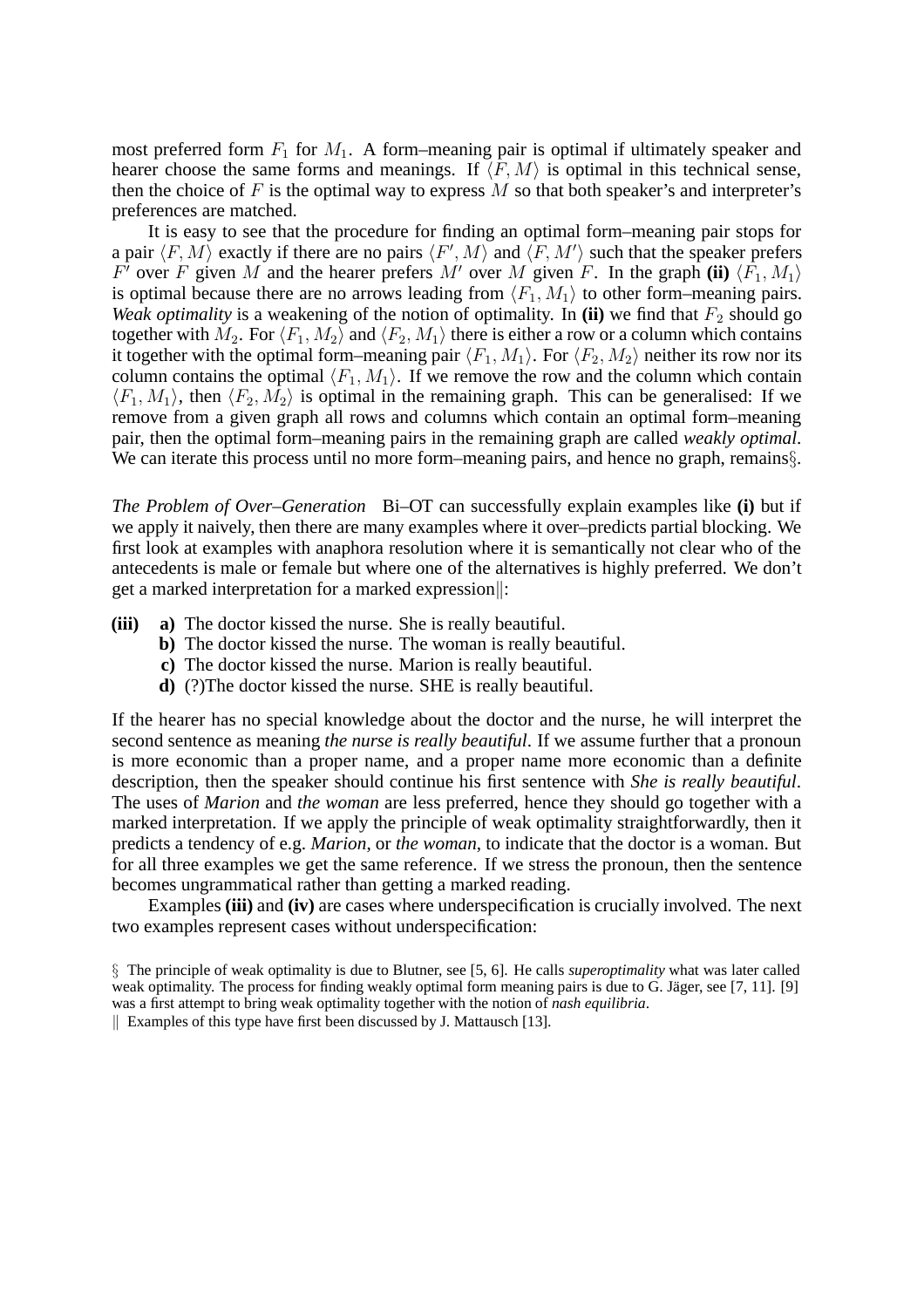- **(iv) a)** Hans hat sich ein Rad gekauft.
	- **b)** Hans hat sich ein Fahrrad gekauft.
	- **c)** Hans hat sich ein Zweirad gekauft.
	- **d)** Hans has himself a bicycle bought.

The first two sentences are equivalent but the third is marked. The critical expressions are *Rad*, *Fahrrad* and *Zweirad*. In this context they have all the same meaning, namely *bicycle*. The principle of weak optimality would predict that *Rad* (wheel) is optimal, hence *Fahrrad* (driving–wheel) should tend to have a marked meaning. But both expressions are equivalent. *Fahrrad* and *Zweirad* (two–wheel) are of the same complexity, hence there should be no difference in meaning, but *Zweirad* is marked. In contrast, the following example clearly is in line with weak OT and Horn's principle of division of pragmatic labour:

- (v) a) Hans wischt den Boden mit Wasser/Flüssigkeit.
	- **b)** Hans mops the floor with water/a liquid.

*Flussigkeit* (liquid/fluid) clearly indicates that it is not water that Hans uses for mopping the floor.

We observe a difference between a class (A) with example **(iv)** where the hearer has to resolve an ambiguity for interpreting the speaker's utterance, and a class (B) where the critical expressions differ only with respect to their extension. Example **(i)** belongs to class (B), i.e. to examples **(iv)** and **(v)**.

We have seen that we don't get the effects predicted by Bi–OT for class (A). Marked expressions don't show a tendency to go together with the unexpected reading. Our examples which show partial blocking belong all to class (B). Conceptually, this is an important point as the assumption that meaning is highly underspecified is central for Bi–OT. Bi–OT in its naive form makes predictions for both classes.

#### **3. Game Theory and Partial Blocking — van Rooy's Principle**

We have seen in Section 2 that Bi–OT over–predicts partial blocking if applied too naively. Originally Blutner intended his theory not as a synchronic theory, i.e. as a theory which models the actual reasoning of interlocutors in an utterance situation. Weak optimality was intended to select diachronically stable form–meaning pairs. Soon after emergence of Bi–OT, Game Theory was proposed as a foundational framework [9]. It allows to embed OT within a well understood theory of rational decision. In addition, there has been important work by Prashant Parikh [14, 15] on resolving ambiguities within game theoretic frameworks. For the following discussion we concentrate on van Rooy's paper [16] because he explicitly proposes his theory as a game theoretic explanation of Horn's division of pragmatic labour. Our aim in this section is not so much to show weaknesses of this approach but to show that it applies to different problems.

For simplicity we represent the possible meanings as *attribute–value functions*; i.e. as functions **f** : **Feat**  $\longrightarrow$  **Val** from features into values {0, 1, -1}. Let m be some feature representing some property of objects, **f** an attribute–value function, and e an object of type **f**, e : **f**. Then  $f(m) = 1$  means that e does have the property m;  $f(m) = -1$  means that e does not have the property m; and  $f(m)=0$  means that e may or may not have the property m. We denote the set of all attribute–value functions by **Type**.  $f \in Type^*$  means that all properties are specified. We call the elements of **Type**<sup>∗</sup> *basic types*. Attribute–value functions are very primitive examples of typed feature structures [8].

<sup>¶</sup> There is some work now on anaphora and OT starting with [1]. Examples of class (A) constitute a different type of problem. Hence we restrict our considerations to cases without ambiguities, i.e. class (B). I discussed Mattausch's examples in two previous papers, [3] and [4].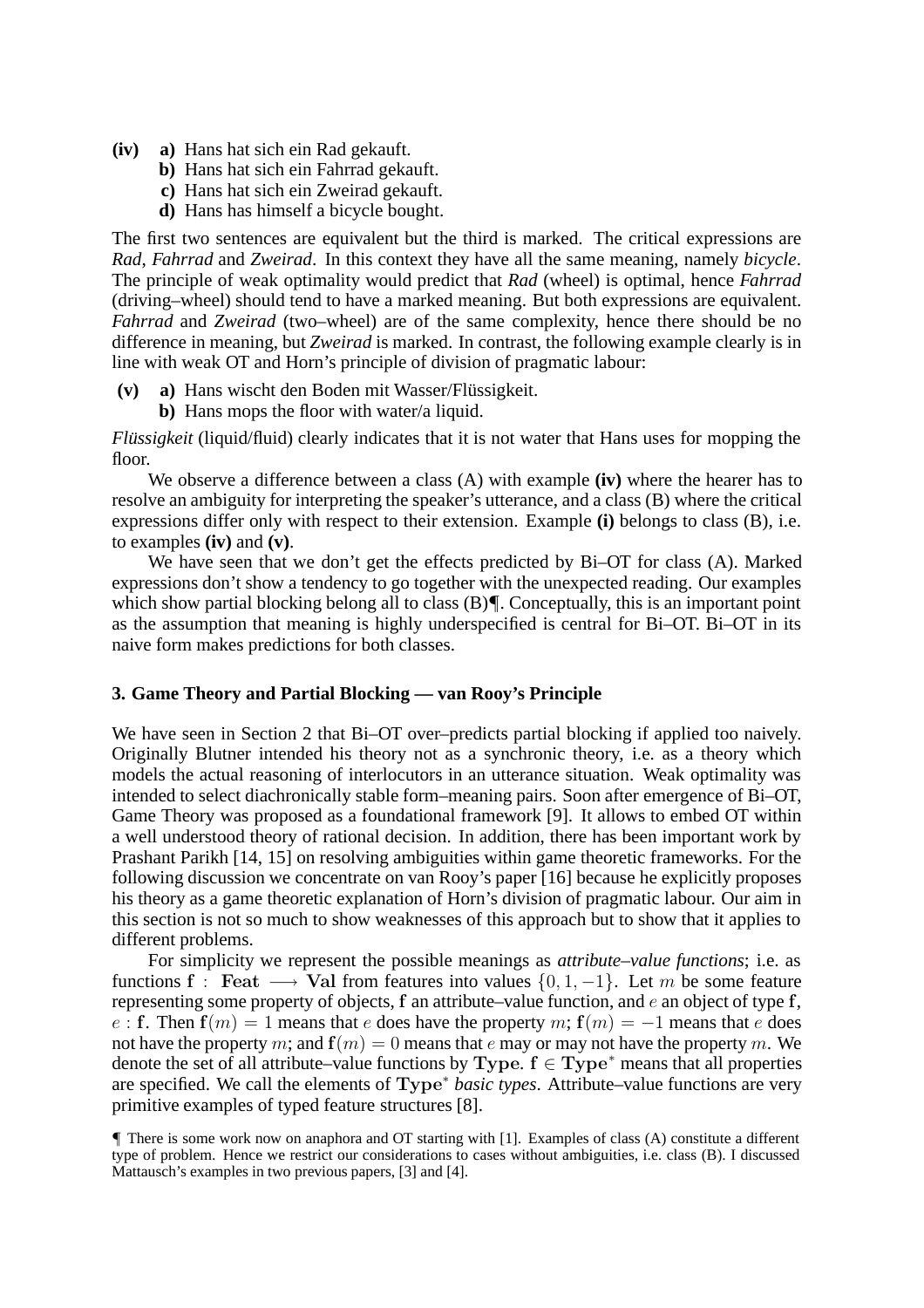Semantics and pragmatics should tell us what are the optimal forms for the speaker to select and how the hearer interprets them. A *speaker's selection strategy* is a function from meanings into forms; and a *hearer's interpretation strategy* a function from forms into meanings.

Van Rooy observes that if communication shall be successful, i.e. if  $H(S(t)) = t$ , then speakers and hearers must coordinate on *separating* strategy pairs  $\langle S, H \rangle$ , i.e. there must be a subset of forms  $\mathcal{F}'$  such that  $H \circ S$  maps  $\mathcal{F}'$  1–1 onto  $\mathcal{M}$ . This implies that it is desirable that speaker's strategies are also *separating*, i.e. that  $t \neq t'$  implies  $S(t) \neq S(t')$ . Only then can it be guaranteed that every state of affairs can be expressed by language. If the speaker's strategy is not separating, then communication must fail for at least one situation, i.e. there exists  $\mathbf{t} \in M$  such that  $H(S(\mathbf{t})) \neq \mathbf{t}$ . If it is rational for interlocutors to coordinate on strategies where communication is always successful, then the following principle must hold:

(vi) Suppose that F is a lighter expression than  $F'$ ,  $F > F'$ , and that F' can only mean t, but F can mean both. Suppose, moreover, that **t** is more salient, or more stereotypical, than  $t'$ ,  $t > t'^+$ , then speaker and hearer coordinate on strategy pairs  $\langle S, H \rangle$  such that  $S(\mathbf{t}) = F', S(\mathbf{t}') = F, H(F) = \mathbf{t}'$  and  $H(F') = \mathbf{t}$ .

Van Rooy introduces his principle as a counterexample for Bi–OT. We can represent the situation by the following graph:



It is not difficult to see that van Rooy's principle **(vi)** contradicts Bi–OT and Horn's division of pragmatic labour. Clearly  $\langle F, \mathbf{t} \rangle$  is optimal. If we then reduce the graph and eliminate all nodes in the row and column containing  $\langle F, \mathbf{t} \rangle$ , then no combination remains. Hence, Bi–OT predicts that  $F$  denotes  $t$  — and  $t'$  cannot be expressed.

The following examples show that van Rooy's principle is violated in situations of class (B). The claim that interlocutors always coordinate on the separating strategy seems to be incorrect:

- (viii) a) Zwei Amerikaner wurden bei dem Anschlag getötet.
	- **b**) Mehrere Afrikaner wurden in der S-Bahn angepöbelt.
		- **a)** Two Americans were in the plot killed.
		- **b)** Some Africans were in the city train verbally abused.

Without special context these sentences must be understood as:

- a) Zwei US–Amerikaner wurden bei dem Anschlag getötet.
- **b**) Mehrere Schwarzafrikaner wurden in der S-Bahn angepöbelt.
- **a)** Two US Americans were in the plot killed.
- **b)** Some Black Africans were in the city train verbally abused.

The critical expressions are *Amerikaner* and *Afrikaner*. They have a wider extension than *US– Amerikaner* and *Schwarzafrikaner*. Moreover, they are lighter than the special expressions and the special expressions can only have a special meaning. We can assume that (a) in most cases where Germans talk about inhabitants of the American continent, they talk about US Americans, and (b) Black Africans are more prototypical Africans than North

<sup>+</sup> The first part is cited from [16, Sec. 3.2, p. 13]. The notation is slightly adapted.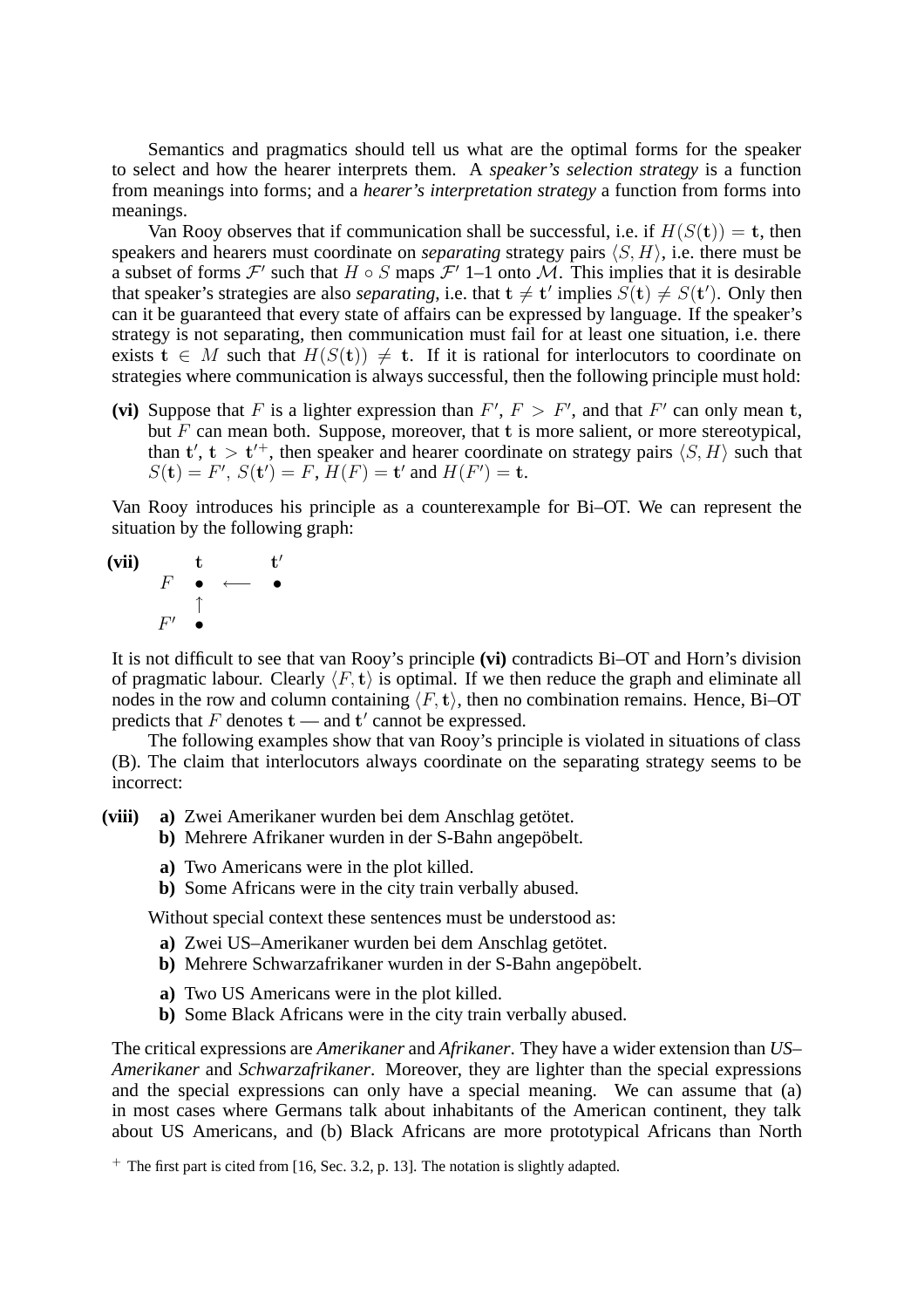Africans; furthermore we can assume that the difference between US–Americans and Non– US Americans and Black Africans and Non–Black Africans is relevant. If we naively apply van Rooy's principle, then we should expect a tendency for *Amerikaner* to denote Non–US Americans, for *Afrikaner* to denote North–Africans, etc. But we observe the opposite effect.

It is not confined to examples where we classify people according to their nationality:

- **(ix) a)** Hans macht Urlaub in *Amerika*.
	- **b**) Hans fährt seinen *Wagen* in die Garage.
	- **c)** Hans makes holidays in *America*.
	- **d)** Hans drives his *car* into the garage.

The first example must be understood as meaning that Hans makes holidays in the USA, not e.g. in Chile. *Wagen* can have a very wide meaning including both a car and a hand cart. The lighter, more general expression has always the tendency to denote the normal case. What if van Rooy's principle could be applied to these examples? It would predict the contrary effect. Van Rooy's principle is violated in class (B) — if applied too naively, of course. By *applying naively* I mean: applying without checking the preconditions. There are two reasons for why van Rooy's models cannot be used for class (B). He has to assume that the meaning of some forms is underspecified. Then, he has to start with non–separating signalling systems, and try to show that they develop into separating ones. This implies that the models cannot be applied if:

- i. Forms have unique meanings.
- ii. Languages are separating.

This is the situation we find in examples of class (B). We can always assume that natural language is fine–grained enough to express every state of affairs, i.e. we can assume that natural language is separating. Hence, the central problem with partial blocking phenomena is to explain how there can be shifts in meaning for signalling systems that are (a) separating and (b) unambiguous. If this is true, then partial blocking poses a type of problem which is sharply differentiated from the problems approached by van Rooy or Parikh.

## **4. Associative Learning and Partial Blocking**

For the introductory example **(i)** it has to be explained why *kill* tends to denote a *typical* killing event whereas *cause to die* tends to denote an *untypical* killing event. I want to show that partial blocking can be explained as an effect of *associative learning* and speaker's preferences. It emerges as the result of a process which divides into the following stages: (1) In the initial stage all killing events are direct killing events. The speaker will always use *kill* to denote these events. (2) Interpreters will learn that *kill* is always connected with direct killing. They *associate kill* with direct killing. (3) The speaker will learn that hearers associate *kill* with direct killing. (4) If then an exceptional event occurs where the killing is an indirect killing, the speaker has to avoid misleading associations and use a different form. In this case it is the more complex form *cause to die*. (5) The hearer will then learn that *cause to die* is always connected to an untypical killing. By *associative learning* we mean the learning process in (2), (3) and (5). For the hearer I assume that the following principle holds:

(H) In every actual instance where the form  $F$  is used for classifying events or objects it turns out that the classified event or object is at least of type **t**, then the hearer learns to associate F with **t**, i.e. he learns to interpret F as **t**.

A similar principle is assumed for the speaker to explain step (3):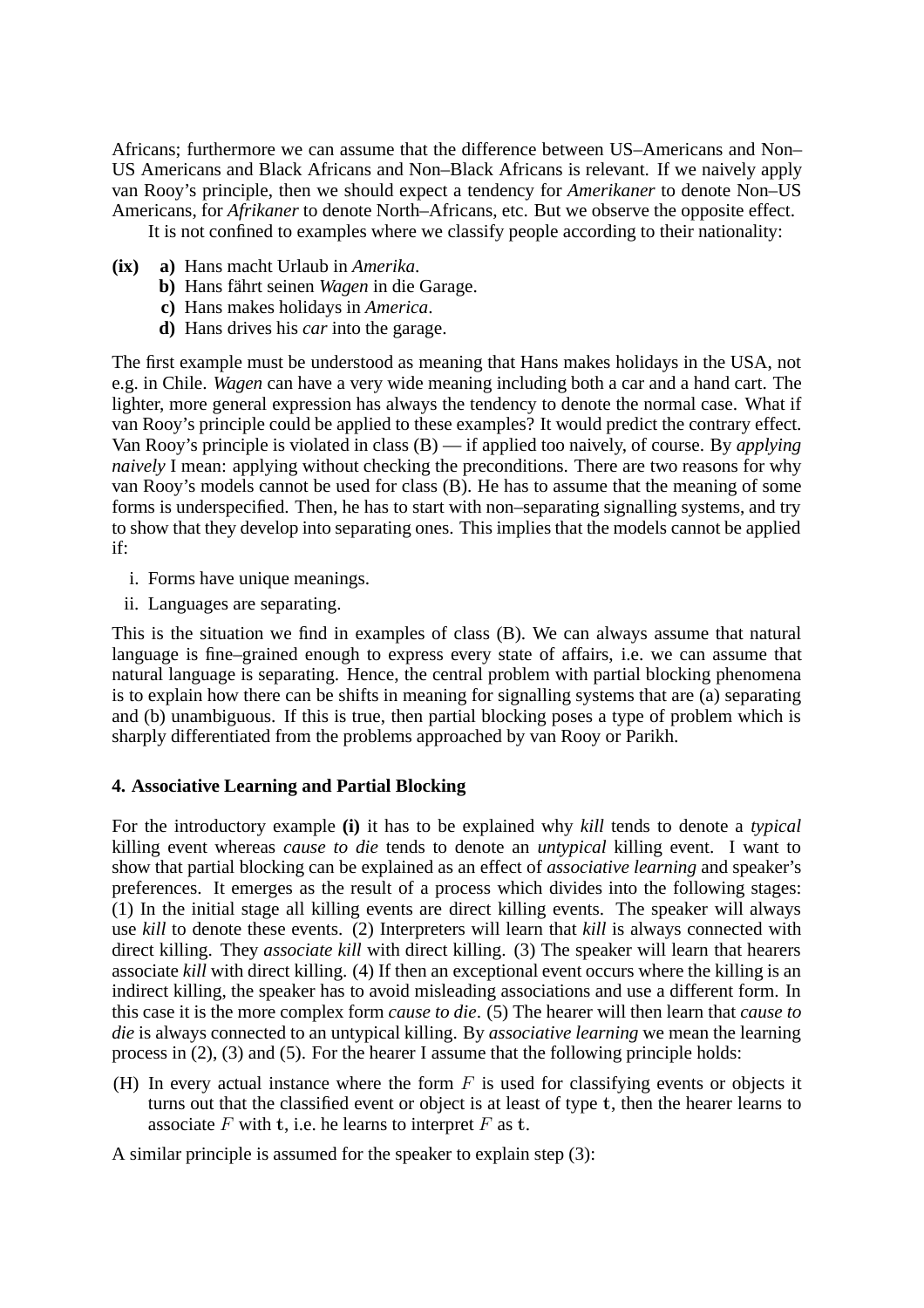(S) In every actual instance where the form  $F$  is used for classifying events or objects it turns out that the hearer interprets  $F$  as  $t$ , then the speaker learns that he can use  $F$  for expressing **t**.

It is not only word meaning that is involved:

**(x)** The dress is pink/pale red/pale red but not pink.

All three phrases, *pink*, *pale red*, and *pale red but not pink*, are forms which the speaker can choose. The forms  $F$  may even be lengthy descriptions of a situation.

A formal model must contain the following elements: (1) A set of possible meanings for words and phrases. (2) A representation for the semantics of a given language *NL*. (3) A representation for the speaker's preferences on forms. We do this by adding a pre–order  $\preceq$  on *NL*, where  $F \prec F'$  means that F is less marked than F'.

Less obvious from the previous discussion is that we will need also: (4) A representation for the speaker's knowledge about the object or event he wants to classify. (5) A representation for the speaker's intentions on how to classify an object or event.

We consider settings of the following form: There is an object or event  $e$  and the speaker wants to classify it as being of a certain type **f** . Maybe he knows more about the object, maybe he knows that it is in fact of a more special type **f**. But all he wants to communicate is that it is of type  ${\bf f}'$ . He has to choose a form  $F$  such that the hearer can conclude that the object or event e is of type **f** . This explains why we need a representation for speaker's knowledge and intentions. We represent them by attribute–value functions.

These elements form the *static* part of our model. What does change diachronically? (6) The types of objects and events which actually occur. We represent the actual occurrences of objects and events during a period  $\alpha$  by a set  $E_{\alpha}$ . (7) The hearer's interpretation of forms. We represent it by a function  $H$  from forms into meanings. (8) The speaker's choice of forms. We represent it by a function  $S : \langle f, f' \rangle \mapsto F \in NL$ , i.e. a function which maps pairs of attribute– value functions which represent his knowledge (**f**) and intentions (**f** ) into forms. We assume throughout that the speaker is truthful and sincere; this means especially that f' represents not more information than **f**. The functions S and H are the counterparts of the speaker's and hearer's strategies in game–theoretic approaches.

We noted in the last section that the central problem with partial blocking phenomena is to explain how there can be shifts in meaning for signalling systems that are (a) separating and (b) unambiguous. We assume that in the initial situation choice and interpretation of language is governed by its (unambiguous) semantics. Let us denote the meaning of a form  $F$  by  $[F]$ , and assume that for every meaning **f** there is at least one form F such that  $[F] = \mathbf{f}$ . The speaker should select the optimal form:

$$
S^{0}(\mathbf{f}, \mathbf{f}') := \min\{F \in NL \mid \mathbf{f} \leq H^{0}(F) \leq \mathbf{f}'\}.
$$

The hearer's initial interpretation should simply follow the rules of pure semantics; i.e.  $H^0(F)=[F]$ . The definitions imply that

$$
\mathbf{f} \le H^0(S^0(\mathbf{f}, \mathbf{f}')) \le \mathbf{f}',\tag{4.1}
$$

i.e. the speaker will always have success. In addition we assume that the speaker does classify entities correctly.

#### *The Situation with two Basic Types*

We look at a special case: the situation for one feature with two values. The examples considered so far are of this type, at least after some simplification of the scenarios. E.g. in **(i)** the question was whether the killing is *direct* or not. Hence we can assume one feature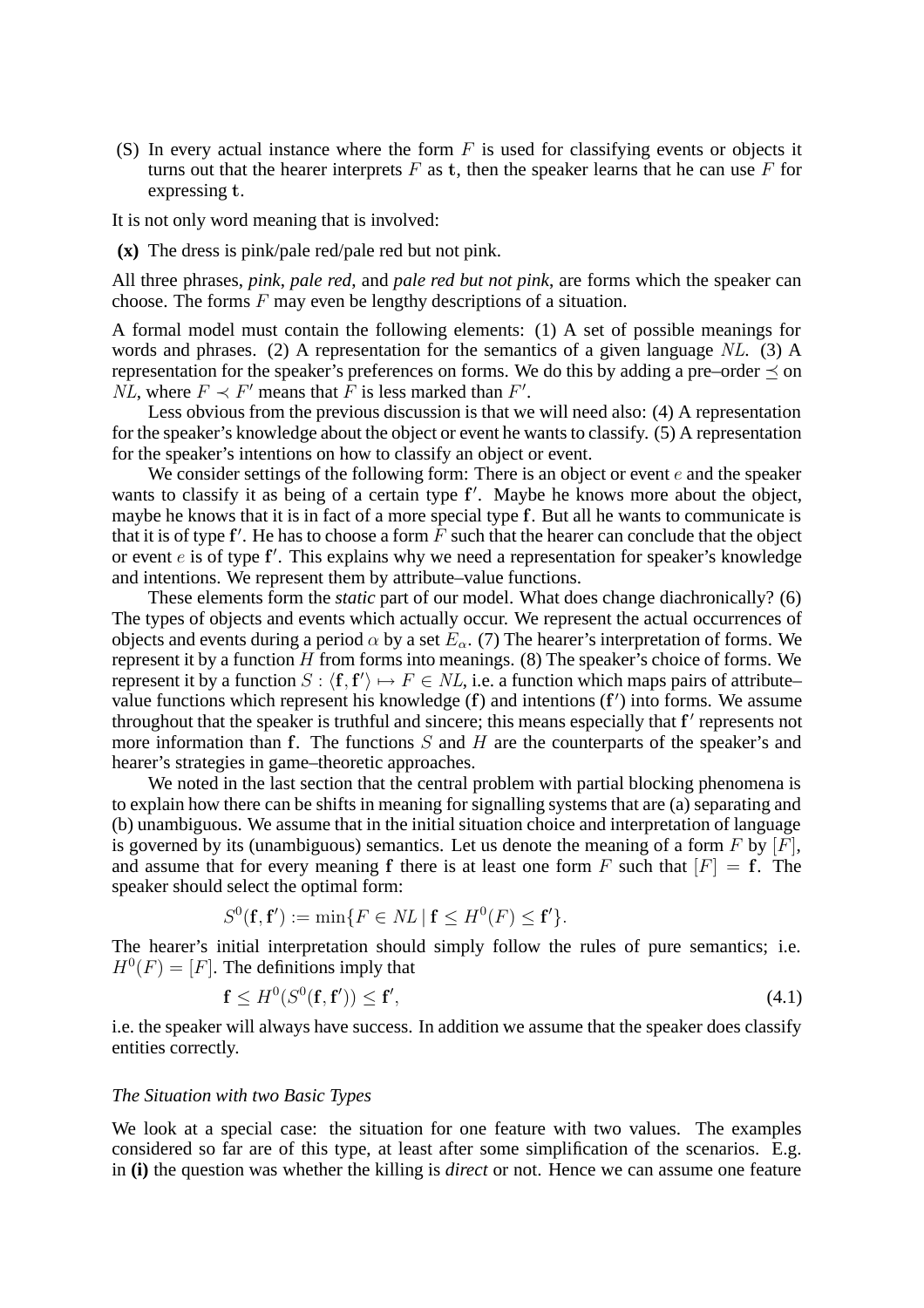*direct* with possible values −1 and 1 for *not direct* and *direct*. In **(v)** the question was whether it is *water* or not that Hans uses for mopping the floor.

If we consider a situation with two basic types  $t_0$  and  $t_1$ , then there are only three forms  $F_0$ ,  $F_1$ ,  $F_2$  the speaker has to consider for making his choice. Without loss of generality we can assume that  $[F_0] = \mathbf{t}_0$ ,  $[F_1] = \mathbf{t}_1$  and  $[F_2] = \mathbf{t}_0 \vee \mathbf{t}_1$ . Hence,  $F_2$  always denotes the form with the wider meaning. We can further assume that in general  $F_0$  is preferred over  $F_1$ . Hence, we arrive at the following classification of all situations with two basic types:



The topmost form is the most preferred one, the lowest the least preferred. The vertical arrow indicates the speaker's preferences. The horizontal line means that the respective form has an extension which comprises the meaning of both types  $t_0$  and  $t_1$ . Examples are: Case *I father, mother, one of the parents* ( $F_0 \prec F_1 \prec F_2$ ); Case II *water, liquid, alcoholic essence*  $(F_0 \prec F_2 \prec F_1)$ ; Case III American, North American, Latin American  $(F_2 \prec F_0 \prec F_1)$ .

Hence, we see that **(v)** is a Case II example. What about *kill–and–cause–to–die* **(i)**? We may assume that the relevant forms are  $F_2 =$  *killed*,  $F_0 =$  *directly killed*, and  $F_1 =$ *indirectly killed*, hence it belongs to class III. For the classification we considered only the most economic forms for each type. We add  $F_3 = caused to die$  and assume for simplicity that  $F_2 \prec F_3 \prec F_0 \prec F_1$ . This is a sub–case of Case III. How can we explain the observed differentiations in meaning between  $F_2$  and  $F_3$ ? We claimed that we can see it as the result of a diachronic learning process. This process stretches over a sequence of *(synchronic) stages*. We have to describe how selection and interpretation strategies change from stage to stage. What is a synchronic *stage*? It is a triple  $\text{Syn}_i = \langle E^i, S^i, H^i \rangle$  where

$$
E^i \subseteq E \times \text{Type} \times \text{Type} \ \& \ \langle e, \mathbf{f}, \mathbf{f}' \rangle \in E^i \Rightarrow (e : \mathbf{f} \ \& \ \mathbf{f} \leq \mathbf{f}'). \tag{4.2}
$$

This means that every synchronic stage is characterised by (1) the set of utterance situations which comprises a classified entity e, the speaker's knowledge **f** about e, and his intentions to classify e as **f** ; (2) the speaker's selection strategy; and (3) the hearer's interpretation strategy.

We repeat the informal description of the principles governing the hearer's learning in each stage:

(H) In every actual instance where the form  $F$  is used for classifying events or objects it turns out that the classified event or object is at least of type **f**, then the hearer learns to associate F with **f**, i.e. he learns to interpret F as **f**.

The following definition contains the idea of the paper in a nutshell. Assume we are in stage  $\text{Sym}_n = \langle E^n, S^n, H^n \rangle$ . How do the new selection and interpretation strategies in the next stage  $Syn_{n+1}$  look like?

$$
H^{n+1}(F) := \min\{\mathbf{f} \in \mathbf{Type} \mid \mathbf{f} \le H^n(F) \land \|F\|_n \subseteq [\![\mathbf{f}]\!]_n\} \tag{4.3}
$$

$$
S^{n+1}(\mathbf{f}, \mathbf{f}') := \min\{F \in NL \mid \mathbf{f} \le H^{n+1}(F) \le \mathbf{f}'\}.
$$
 (4.4)

Where  $[\![\mathbf{f}]\!]_n$  denotes the *extension* of **f** in  $E^n$ , i.e.  $[\![\mathbf{f}]\!]_n := \{e \in E^n \mid e : \mathbf{f}\}$ ;  $||F||_n$  is the set of all entities where the speaker has in fact used F to classify them, i.e.  $||F||_n := \{e \in E \mid \exists f, f' :$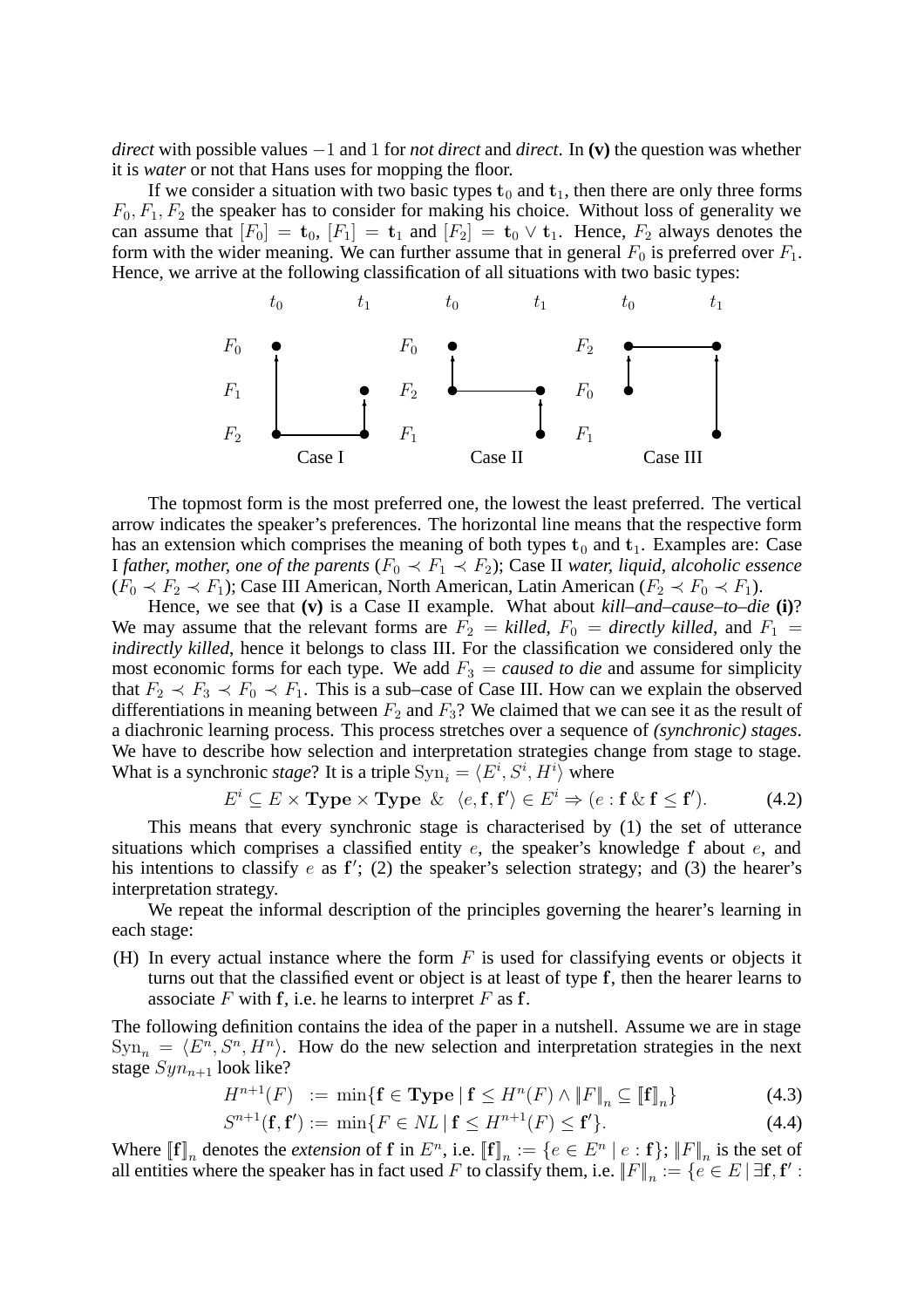$\langle e, \mathbf{f}, \mathbf{f}' \rangle \in E^n \wedge S^n(\mathbf{f}, \mathbf{f}') = F \}.$   $H^{n+1}$  and  $S^{n+1}$  describe both the hearer's and the speaker's learning. The hearer's learning precedes the speaker's, but we put both processes together in one stage. This learning should take place only with respect to actually used forms. If a form is never used, then the hearer can associate no restricted information with this form. Hence, we have to check which forms are used in each stage. We collect them in a set  $NL_{n+1}$ :

$$
NL_{n+1} := \{ F \in NL_n \mid \exists (e, \mathbf{f}, \mathbf{f}') \in E^n \ S^n(\mathbf{f}, \mathbf{f}') = F \}
$$
(4.5)

If learning takes place with respect to  $NL_{n+1}$  only, then we have to restrict the definition of  $H^{n+1}$  in (4.3) to this set. The actual selection and interpretation functions  $H^{n+1}$  are defined by:

$$
H^{n+1}(F) := \begin{cases} H^n(F) & \text{for } F \notin NL_{n+1} \\ H^{n+1}_*(F) & \text{else} \end{cases}
$$
 (4.6)

where  $H^{n+1}_{*}$  is the function defined in (4.3). The diachronic model  $(\text{Syn}_i)_{i=0,\dots,n}$  is totally determined by semantics and speaker's preferences on forms.

Let us apply this model to the *Kill–and–cause–to–die* Example **(i)**! The observed interpretations emerge as the result of a process involving two stages: (1) In the initial stage all killing events are direct killing events, i.e. in the first stage  $\text{Syn}_0$  there are only events e which represent direct killings. The speaker will always use *kill* to denote these events. Hence, interpreters will learn that kill is always connected with direct killing. They *associate kill* with direct killing. The relevant types are  $t_0 =$  *direct killing* and  $t_1 =$  *indirect killing*. Hence, we find  $H^1(F_2) = t_0$  and therefore the speaker will learn that hearers associate *kill* with direct killing. We observe further that the situation turns from a class III example into a class II example with  $F_2 \prec F_3 \prec F_1$ .

(2) In the second stage  $\text{Syn}_1$  the speaker encounters an instance e' of an indirect killing. He has to avoid misleading associations and use the more complex form *cause to die*. We find that  $S^1$ (**t**<sub>1</sub>, **t**<sub>0</sub> ∨ **t**<sub>1</sub>) = min{ $F ∈ NL |$  **t**<sub>1</sub> ≤  $H^1(F) ≤$  **t**<sub>0</sub> ∨ **t**<sub>1</sub>} =  $F_3$ . He cannot select  $F_2$ because  $\mathbf{t}_1 \nleq H^1(F_2)$ .  $F_3 \notin NL_1$ , hence  $H^1(F_3) = \mathbf{t}_0 \vee \mathbf{t}_1$ . If we assume that the speaker always knows whether it was a direct or an indirect killing, then the hearer will learn that *cause to die* is always connected to an indirect killing  $t_1$ ; hence  $H^2(F_3) = t_1$ . This in turn can be exploited by the speaker, and he will start to use *cause to die* for expressing **t**1.

Let's turn to Example **(v)**. We provide a graphical solution. The first row in the graph represents the speaker's possible intentions on how to classify an object.  $\square_S$  is to be read as *the speaker knows that...* Hence,  $\Box_S t_0$  means that the speaker knows that the entity he classifies is of type  $t_0$ . The circles around bullets are to indicate that these form–meaning pairs are optimal according to his preferences. The arrows from  $\Box_s t_i$  indicate that this optimality depends on the speaker's knowledge. The situation for Case II examples looks as follows:

$$
t_0 \quad t_1 \quad t_0 \vee t_1
$$
\n
$$
F_0 \quad \bullet \quad \bullet \quad \square_{st_0}
$$
\n
$$
F_2 \quad \bullet \quad \square_{st_1}
$$
\n
$$
F_1 \quad \bullet \quad \bullet \quad \square_{st_1}
$$
\n
$$
\bullet \quad \bullet \quad \square_{st_2}
$$
\n
$$
\square_{st_0} \quad \square_{st_1}
$$